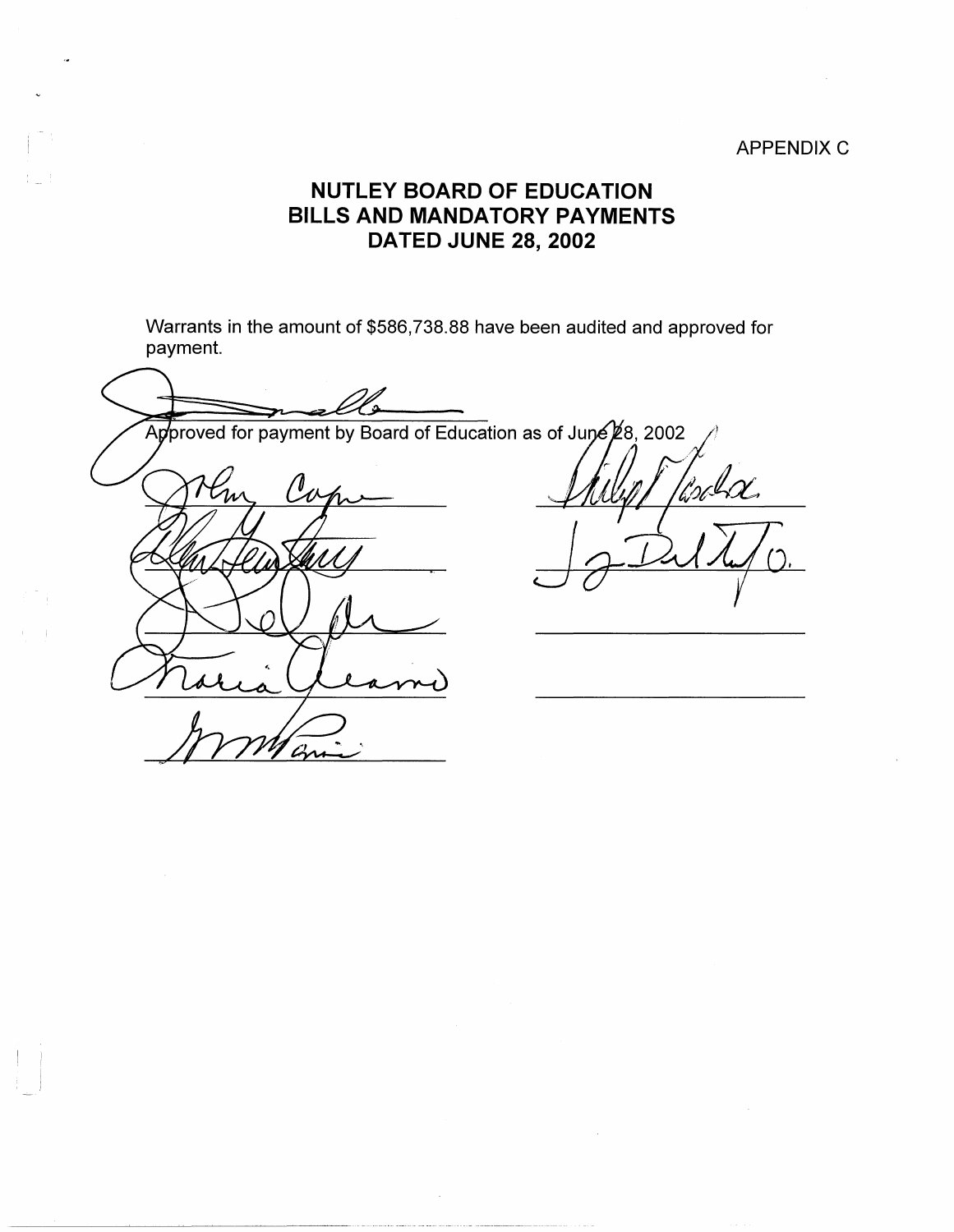| Check journal               |             |          |                    | <b>Nutley Board of Education</b>              | Page 1 of 6         |
|-----------------------------|-------------|----------|--------------------|-----------------------------------------------|---------------------|
| <b>Rec and Unrec checks</b> |             |          |                    | <b>Hand and Machine checks</b>                | 07/15/02            |
| <b>Starting date</b>        | 6/26/02     |          | <b>Ending date</b> | 6/28/02                                       |                     |
| <b>Cknum</b>                | <b>Date</b> | Rec date | <b>Vcode</b>       | Vendor name                                   | <b>Check amount</b> |
| 050275 H                    | 06/26/02    |          | YS <sub>1</sub>    | YANTACAW SCHOOL PETTY CASH ACCOUNT            | \$96.72             |
| 050276 H                    | 06/26/02    |          |                    | NHPC NUTLEY HIGH SCHOOL PETTY CASH ACCOUNT    | \$30.90             |
| 050277 H                    | 06/26/02    |          | <b>PAY</b>         | <b>B.O.E. SALARY ACCOUNT</b>                  | \$261,793.81        |
| 050278 H                    | 06/26/02    |          |                    | <b>BOES BOARD OF EDUCATION SALARY ACCOUNT</b> | \$38,289.44         |
| 050279 H                    | 06/26/02    |          |                    | BOES BOARD OF EDUCATION SALARY ACCOUNT        | \$78,974.96         |
| 050280 H                    | 06/26/02    |          |                    | NEXD NUTLEY BOARD OF EDUCATION EXTENDED DA    | \$75.94             |
| 050281                      | 06/27/02    |          | AW9                | <b>ANIMAL WONDERS INC.</b>                    | \$275.00            |
| 050282                      | 06/27/02    |          |                    | <b>BAGT BAGEL TIME</b>                        | \$668.45            |
| 050283                      | 06/27/02    |          |                    | <b>BCZO BERGEN COUNTY ZOO</b>                 | \$70.00             |
| 050284                      | 06/27/02    |          |                    | CCBC COCA COLA BOTTLING CO OF NEW YORK INC.   | \$563.37            |
| 050285                      | 06/27/02    |          | <b>JJSF</b>        | <b>J &amp; J SNACK FOODS CORP.</b>            | \$112.00            |
| 050286                      | 06/27/02    |          |                    | NJDA NEW JERSEY DEPARTMENT OF AGRICULTURE     | \$53.65             |
| 050287                      | 06/27/02    |          | <b>NJJ</b>         | <b>NJ JACKALS</b>                             | \$420.00            |
| 050288                      | 06/27/02    |          |                    | NBOE NUTLEY BOARD OF EDUCATION                | \$127.91            |
| 050289                      | 06/27/02    |          | <b>NSR</b>         | NUTLEY SHOP-RITE, INC.                        | \$432.61            |
| 050290                      | 06/27/02    |          | <b>PBG</b>         | PECHTER'S BAKING GROUP, LLC.                  | \$165.65            |
| 050291                      | 06/27/02    |          | PD4                | PETE'S DELI                                   | \$140.51            |
| 050292                      | 06/27/02    |          | RP4                | <b>ROCKY'S PIZZA</b>                          | \$574.00            |
| 050293                      | 06/27/02    |          |                    | <b>RODE ROTH'S DELI</b>                       | \$225.00            |
| 050294                      | 06/27/02    |          | KS                 | <b>SERAFINO; KATHLEEN</b>                     | \$517.49            |
| 050295                      | 06/27/02    |          | TBC1               | <b>TASTY BAKING CO</b>                        | \$25.90             |
| 050296                      | 06/27/02    |          | <b>TDFI</b>        | <b>TUSCAN/LEHIGH DAIRIES, L.P.</b>            | \$2,253.43          |
| 050297                      | 06/27/02    |          | <b>TAIS</b>        | WELLS FARGO FINANCIAL LEASING, INC.           | \$128.80            |
| 050298                      | 06/27/02    |          | <b>ZBC</b>         | <b>ZINICOLA BAKING COMPANY</b>                | \$385.05            |
| 050299 H                    | 06/27/02    |          | <b>GNK</b>         | SNACKS & MORE, L.L.C.                         | \$540.71            |
| 050310                      | 06/28/02    |          |                    | ASS2 ABC SCHOOL SUPPLY INC.                   | \$133.98            |
| 050311                      | 06/28/02    |          | AS                 | <b>ACADEMIC SOFTWARE</b>                      | \$386.98            |
| 050312                      | 06/28/02    |          | <b>API</b>         | <b>ACCENT PRESS, INC.</b>                     | \$1,146.00          |
| 050313                      | 06/28/02    |          | GA4                | <b>ACKERMAN; GEORGE</b>                       | \$150.00            |
| 050314                      | 06/28/02    |          | JA1                | <b>AFFINITO; JOSEPH</b>                       | \$39.45             |
| 050315                      | 06/28/02    |          | <b>AME</b>         | <b>AMERADA HESS</b>                           | \$516.34            |
| 050316                      | 06/28/02    |          |                    | <b>ARCH ARCH</b>                              | \$171.84            |
| 050317                      | 06/28/02    |          | <b>AFS</b>         | <b>ASTONE FLEET SERVICE</b>                   | \$3,221.23          |
| 050318                      | 06/28/02    |          | <b>ATT</b>         | AT&T                                          | \$393.34            |
| 050319                      | 06/28/02    |          | <b>BT</b>          | <b>BAKER &amp; TAYLOR</b>                     | \$577.83            |
| 050320                      | 06/28/02    |          |                    | <b>BALI BALITSOS; MARY</b>                    | \$70.21             |
| 050321                      | 06/28/02    |          |                    | BSCO BELLEVILLE SUPPLY CO., INC.              | \$73.34             |
| 050322                      | 06/28/02    |          | <b>BPS</b>         | BELLRIDGE PLUMBING SUPPLY CORPORATION         | \$412.74            |
| 050323                      | 06/28/02    |          |                    | <b>BCSS BERGEN COUNTY SPECIAL SERVICES</b>    | \$1,354.00          |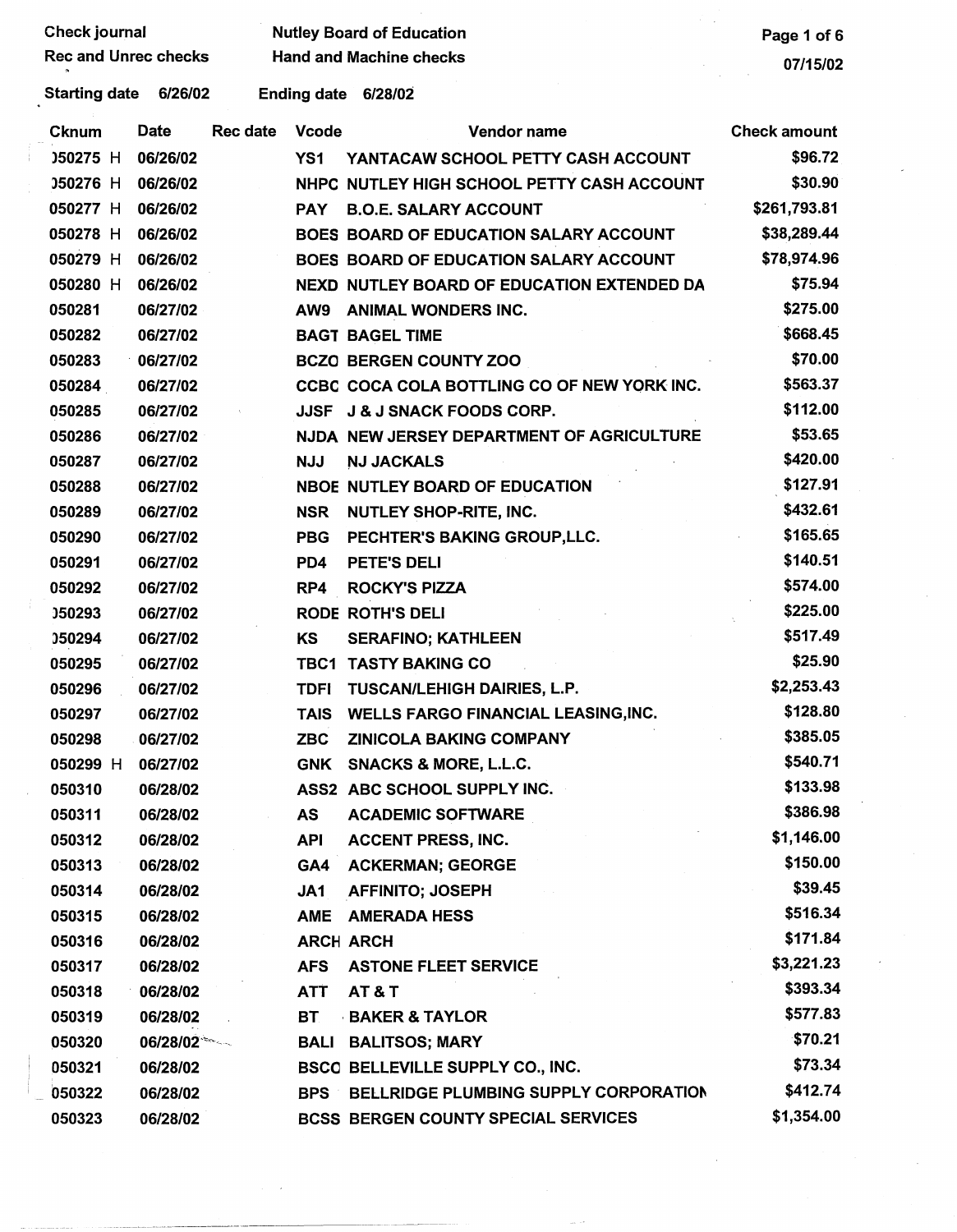| <b>Check journal</b><br><b>Rec and Unrec checks</b> |          |          | <b>Nutley Board of Education</b> | Page 2 of 6<br>07/15/02                     |                     |
|-----------------------------------------------------|----------|----------|----------------------------------|---------------------------------------------|---------------------|
|                                                     |          |          | <b>Hand and Machine checks</b>   |                                             |                     |
| <b>Starting date</b>                                | 6/26/02  |          |                                  | Ending date 6/28/02                         |                     |
| Cknum                                               | Date     | Rec date | <b>Vcode</b>                     | Vendor name                                 | <b>Check amount</b> |
| 050324                                              | 06/28/02 |          | <b>BFS</b>                       | <b>BIGGER FASTER STRONGER, INC.</b>         | \$3,719.00          |
| 050325                                              | 06/28/02 |          |                                  | <b>BOYD BOYD; ADDIE MAFFEI</b>              | \$36.50             |
| 050326                                              | 06/28/02 |          |                                  | CCPT CALDWELL COMMUNITY PHYSICAL THERAPY    | \$1,312.50          |
| 050327                                              | 06/28/02 |          | CE <sub>1</sub>                  | <b>CAMBRIDGE EDUCATIONAL</b>                | \$626.36            |
| 050328                                              | 06/28/02 |          | <b>SC10</b>                      | <b>CAMMARATA, MD; SANDRA</b>                | \$350.00            |
| 050329                                              | 06/28/02 |          | CM <sub>8</sub>                  | <b>CANDLE METRO</b>                         | \$461.60            |
| 050330                                              | 06/28/02 |          |                                  | <b>CAN1 CANON BUSINESS SOLUTIONS</b>        | \$4,698.40          |
| 050331                                              | 06/28/02 |          | JC7                              | <b>CAPPELLO; JOSEPH</b>                     | \$87.33             |
| 050332                                              | 06/28/02 |          |                                  | CFCE CENTER FOR CIVIC EDUCATION             | \$441.50            |
| 050333                                              | 06/28/02 |          | <b>CPC</b>                       | <b>CENTRAL-LEWMAR PAPER</b>                 | \$2,125.00          |
| 050334                                              | 06/28/02 |          |                                  | CPNJ CEREBRAL PALSY OF NORTH JERSEY         | \$3,792.60          |
| 050335                                              | 06/28/02 |          | MC5                              | <b>CERVASIO; MARIA</b>                      | \$136.84            |
| 050336                                              | 06/28/02 |          | <b>CHE</b>                       | <b>CHERENSON GROUP</b>                      | \$2,736.00          |
| 050337                                              | 06/28/02 |          | <b>CHIL</b>                      | <b>CHILDCRAFT</b>                           | \$1,320.36          |
| 050338                                              | 06/28/02 |          | CB <sub>2</sub>                  | <b>CICCOLINI BROTHERS</b>                   | \$1,486.85          |
| 050339                                              | 06/28/02 |          | RC3                              | <b>CIOFFI; ROSE</b>                         | \$35.56             |
| 050340                                              | 06/28/02 |          | <b>COL</b>                       | <b>COLANERI BROS.</b>                       | \$149.45            |
| 050341                                              | 06/28/02 |          |                                  | CSPA COLUMBIA SCHOLASTIC PRESS ASSOCIATION  | \$149.00            |
| 050342                                              | 06/28/02 |          |                                  | CMHS COMMUNITY MENTAL HEALTH SERVICES       | \$1,680.56          |
| 050343                                              | 06/28/02 |          | KC <sub>1</sub>                  | <b>COMUNE; KATHRYN A.</b>                   | \$165.20            |
| 050344                                              | 06/28/02 |          | <b>DEL</b>                       | DELL MARKETING, L.P.                        | \$1,884.96          |
| 050345                                              | 06/28/02 |          | DD <sub>3</sub>                  | <b>DIGIOVINE; DONALD</b>                    | \$132.44            |
| 050346                                              | 06/28/02 |          | MD3                              | <b>DIVINS; MARIA</b>                        | \$1,100.00          |
| 050347                                              | 06/28/02 |          | <b>DPA</b>                       | DOCUMENTARY PHOTO-AIDS                      | \$91.03             |
| 050348                                              | 06/28/02 |          | <b>DUP</b>                       | <b>DUPLITRON, INC.</b>                      | \$1,845.90          |
| 050349                                              | 06/28/02 |          | JD                               | <b>DWYER; JOSEPH</b>                        | \$20.00             |
| 050350                                              | 06/28/02 |          | <b>EDV</b>                       | <b>EDVOTEK INC.</b>                         | \$317.13            |
| 050351                                              | 06/28/02 |          | DE1                              | <b>ELLIS; DONNA</b>                         | \$90.52             |
| 050352                                              | 06/28/02 |          | EA                               | <b>ENERGY FOR AMERICA</b>                   | \$5,792.00          |
| 050353                                              | 06/28/02 |          |                                  | ECES ESSEX COUNTY EDUCATIONAL SERVICES      | \$24,535.59         |
| 050354                                              | 06/28/02 |          |                                  | <b>ECVS ESSEX COUNTY VOCATIONAL SCHOOLS</b> | \$4,825.00          |
| 050355                                              | 06/28/02 |          |                                  | <b>EWSF EWING SPORTS</b>                    | \$2,723.00          |
| 050356                                              | 06/28/02 |          |                                  | <b>ECS1 EXECUTIVE COFFEE SERVICE INC.</b>   | \$12.00             |
| 050357                                              | 06/28/02 |          | <b>EYE</b>                       | <b>EYE ON EDUCATION</b>                     | \$35.95             |
| 050358                                              | 06/28/02 |          | RF2                              | FAGAN; REGAN                                | \$42.00             |
| 050359                                              | 06/28/02 |          | <b>FITZ</b>                      | <b>FITZROY DEERBORN</b>                     | \$232.80            |
| 050360                                              | 06/28/02 |          | <b>FCC</b>                       | <b>FRANKLIN CENTRAL COMMUNICATIONS</b>      | \$75.00             |
| 050361                                              | 06/28/02 |          | <b>FFI</b>                       | <b>FRANKLIN FLOORS INC</b>                  | \$640.00            |
| 050362                                              | 06/28/02 |          | FS <sub>2</sub>                  | <b>FRANKLIN SCHOOL</b>                      | \$140.00            |

 $\frac{1}{\sqrt{2}}\sum_{i=1}^{n-1}\frac{1}{\sqrt{2}}\left(\frac{1}{\sqrt{2}}\right)^2\left(\frac{1}{\sqrt{2}}\right)^2.$ 

 $\sim$ 

 $\mathcal{L}_{\mathrm{eff}}$ 

 $\label{eq:2.1} \frac{d\mathbf{r}}{dt} = \frac{1}{2} \left( \frac{d\mathbf{r}}{dt} + \frac{d\mathbf{r}}{dt} \right)$ 

 $\frac{1}{\sqrt{2}}\left( \frac{1}{\sqrt{2}}\right) ^{2}$ 

 $\frac{1}{\sqrt{2}}$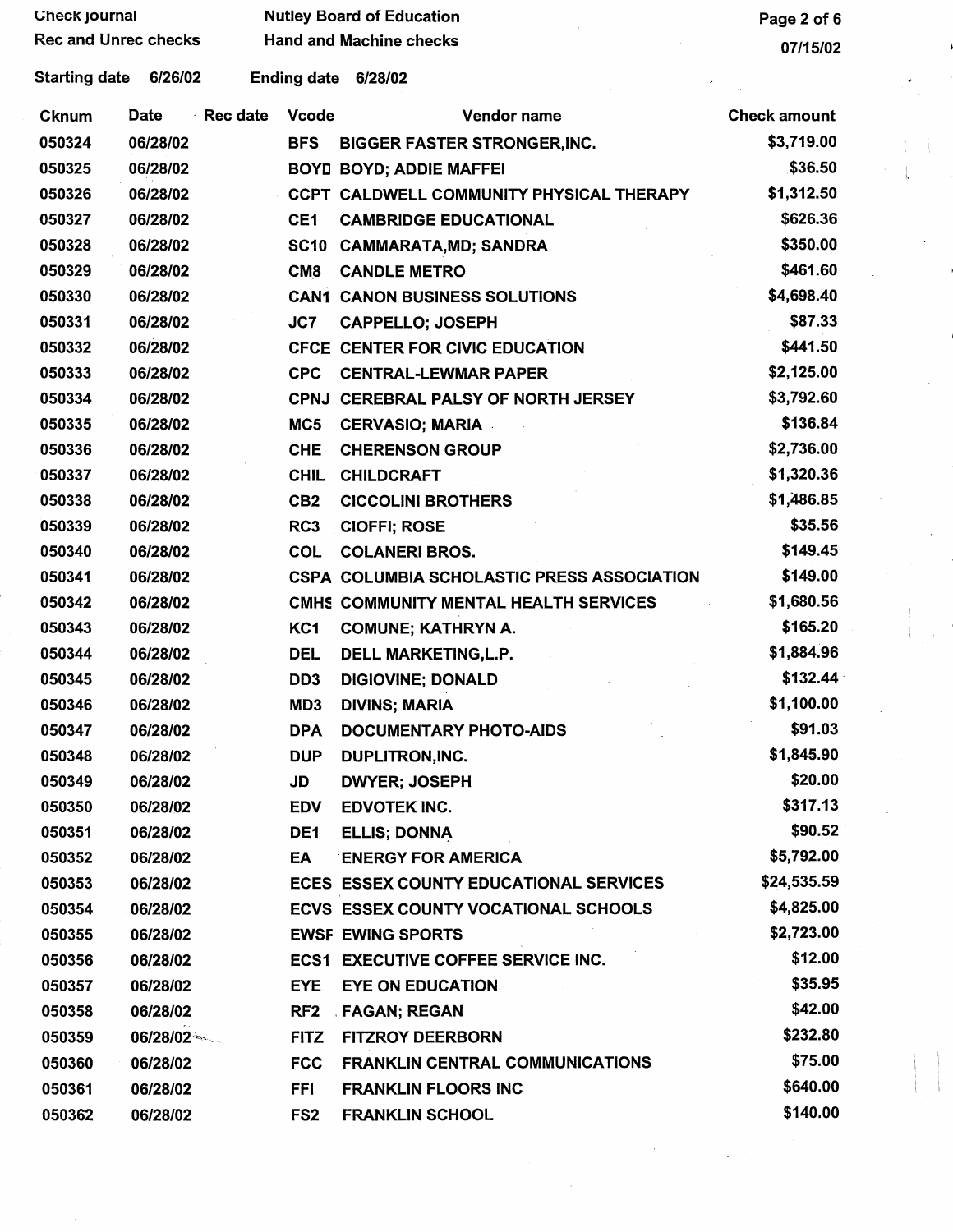| <b>Check journal</b>        |          |                                | <b>Nutley Board of Education</b>               | Page 3 of 6         |
|-----------------------------|----------|--------------------------------|------------------------------------------------|---------------------|
| <b>Rec and Unrec checks</b> |          | <b>Hand and Machine checks</b> |                                                |                     |
| Starting date 6/26/02       |          |                                | Ending date 6/28/02                            |                     |
| Date<br>Cknum               | Rec date | <b>Vcode</b>                   | Vendor name                                    | <b>Check amount</b> |
| 050363                      | 06/28/02 | AF3                            | <b>FRANNICOLA; ANGELO</b>                      | \$473.71            |
| 050364                      | 06/28/02 | SF <sub>2</sub>                | <b>FURNARI; SUSAN</b>                          | \$279.09            |
| 050365                      | 06/28/02 |                                | GALL GALLINA MD; DAVID J                       | \$825.00            |
| 050366                      | 06/28/02 | GA                             | <b>GLENVIEW ACADEMY</b>                        | \$2,169.48          |
| 050367                      | 06/28/02 |                                | <b>GOLD GOLDEN; LORI</b>                       | \$341.40            |
| 050368                      | 06/28/02 |                                | <b>GRAN GRAINGER INC.</b>                      | \$666.19            |
| 050369                      | 06/28/02 | <b>GPI</b>                     | <b>GUILFORD PUBLICATIONS, INC</b>              | \$28.80             |
| 050370                      | 06/28/02 |                                | <b>HMC2 HACKENSACK MEDICAL CENTER</b>          | \$2,534.00          |
| 050371                      | 06/28/02 | HJI                            | <b>HAZELDEN</b>                                | \$146.30            |
| 050372                      | 06/28/02 | HJ <sub>2</sub>                | <b>HERFF JONES</b>                             | \$1,307.17          |
| 050373                      | 06/28/02 | HCI                            | <b>HIGHSMITH CO.INC.</b>                       | \$763.08            |
| 050374                      | 06/28/02 | BH <sub>1</sub>                | <b>HIRSCH; BARBARA</b>                         | \$164.80            |
| 050375                      | 06/28/02 | <b>HDC</b>                     | HOME DEPOT COMM.ACCT.                          | \$270.41            |
| 050376                      | 06/28/02 | <b>HUB1</b>                    | <b>HUBERT COMPANY</b>                          | \$205.00            |
| 050377                      | 06/28/02 | <b>PIT</b>                     | <b>IMAGISTICS INTERNATIONAL INC.</b>           | \$177.71            |
| 050378                      | 06/28/02 | IMM1                           | <b>IMMEDICENTER</b>                            | \$477.00            |
| 050379                      | 06/28/02 | JE                             | JERSEY ELEVATOR CO. INC.                       | \$220.00            |
| 050380                      | 06/28/02 | <b>JT</b>                      | <b>JIMMY'S TRANSPORTATION LTD</b>              | \$195.00            |
| 050381                      | 06/28/02 | <b>JKE</b>                     | <b>JOSEPH KARG ENTERPRISES</b>                 | \$333.45            |
| 050382                      | 06/28/02 | <b>JRI</b>                     | <b>JOSEPH RICCIARDI INC.</b>                   | \$183.90            |
| 050383                      | 06/28/02 | JP <sub>1</sub>                | <b>JOSEPH'S PHOTOGRAPHERS</b>                  | \$1,472.00          |
| 050384                      | 06/28/02 | <b>KNT</b>                     | <b>KIRK'S NUTLEY TIRE</b>                      | \$256.64            |
| 050385                      | 06/28/02 | <b>KBD</b>                     | KOEN BOOK DISTRIBUTORS, INC.                   | \$456.51            |
| 050386                      | 06/28/02 | LS1                            | <b>LEARNING SERVICES</b>                       | \$583.75            |
| 050387                      | 06/28/02 | <b>LSS</b>                     | <b>LEONE SOUND SYSTEMS</b>                     | \$1,925.00          |
| 050388                      | 06/28/02 |                                | <b>LPC2 LORMAN EDUCATION SERVICES</b>          | \$418.00            |
| 050389                      | 06/28/02 | <b>LIFE</b>                    | <b>LOVAAS INSTITUTE FOR EARLY INTERVENTION</b> | \$6,225.00          |
| 050390                      | 06/28/02 | <b>LUX</b>                     | <b>LUXURY FLOORS</b>                           | \$1,750.00          |
| 050391                      | 06/28/02 | ΜN                             | <b>MARANTHA NEWS</b>                           | \$1,800.40          |
| 050392                      | 06/28/02 |                                | NMC1 MCDONALD; NANCY                           | \$480.00            |
| 050393                      | 06/28/02 | <b>MBV</b>                     | <b>MEDIA BASICS VIDEO</b>                      | \$113.35            |
| 050394                      | 06/28/02 | MS3                            | <b>MEDICINE SHOPPE</b>                         | \$232.00            |
| 050395                      | 06/28/02 |                                | <b>MGL1 MGL FORMS SYSTEMS</b>                  | \$1,598.75          |
| 050396                      | 06/28/02 | MW4                            | <b>MICRO WAREHOUSE</b>                         | \$483.19            |
| 050397                      | 06/28/02 | MCD                            | <b>MINOLTA CORPORATION</b>                     | \$193.52            |
| 050398                      | 06/28/02 | MINU                           | <b>MINUTEMAN SERVICE CO.</b>                   | \$98.00             |
| 050399                      | 06/28/02 |                                | - MSU3 MONTCLAIR STATE UNIVERSITY              | \$500.00            |
| 050400                      | 06/28/02 | GM <sub>2</sub>                | <b>MOREO; GEORGE</b>                           | \$70.23             |
| 050401                      | 06/28/02 |                                | MUJC MORRIS UNION JOINTURE COMMISSION          | \$304.50            |

 $\mathcal{A}^{\text{out}}_{\text{out}}$ 

 $\mathcal{L}_{\text{max}}$ 

 $\langle \alpha \rangle$ 

 $\mathcal{A}^{\mathcal{A}}$ 

 $\mathcal{L}^{(1)}$ 

-----~-------~- \_\_\_ ...... ~------------------~--~----~

 $\label{eq:2.1} \frac{1}{\sqrt{2\pi}}\int_{0}^{\infty}\frac{1}{\sqrt{2\pi}}\left(\frac{1}{\sqrt{2\pi}}\right)^{2\alpha} \frac{1}{\sqrt{2\pi}}\left(\frac{1}{\sqrt{2\pi}}\right)^{\alpha} \frac{1}{\sqrt{2\pi}}\left(\frac{1}{\sqrt{2\pi}}\right)^{\alpha} \frac{1}{\sqrt{2\pi}}\left(\frac{1}{\sqrt{2\pi}}\right)^{\alpha} \frac{1}{\sqrt{2\pi}}\left(\frac{1}{\sqrt{2\pi}}\right)^{\alpha} \frac{1}{\sqrt{2\pi}}\left(\frac{1}{\sqrt{2\pi}}\right$ 

 $\frac{1}{2}$ 

 $\frac{1}{2}$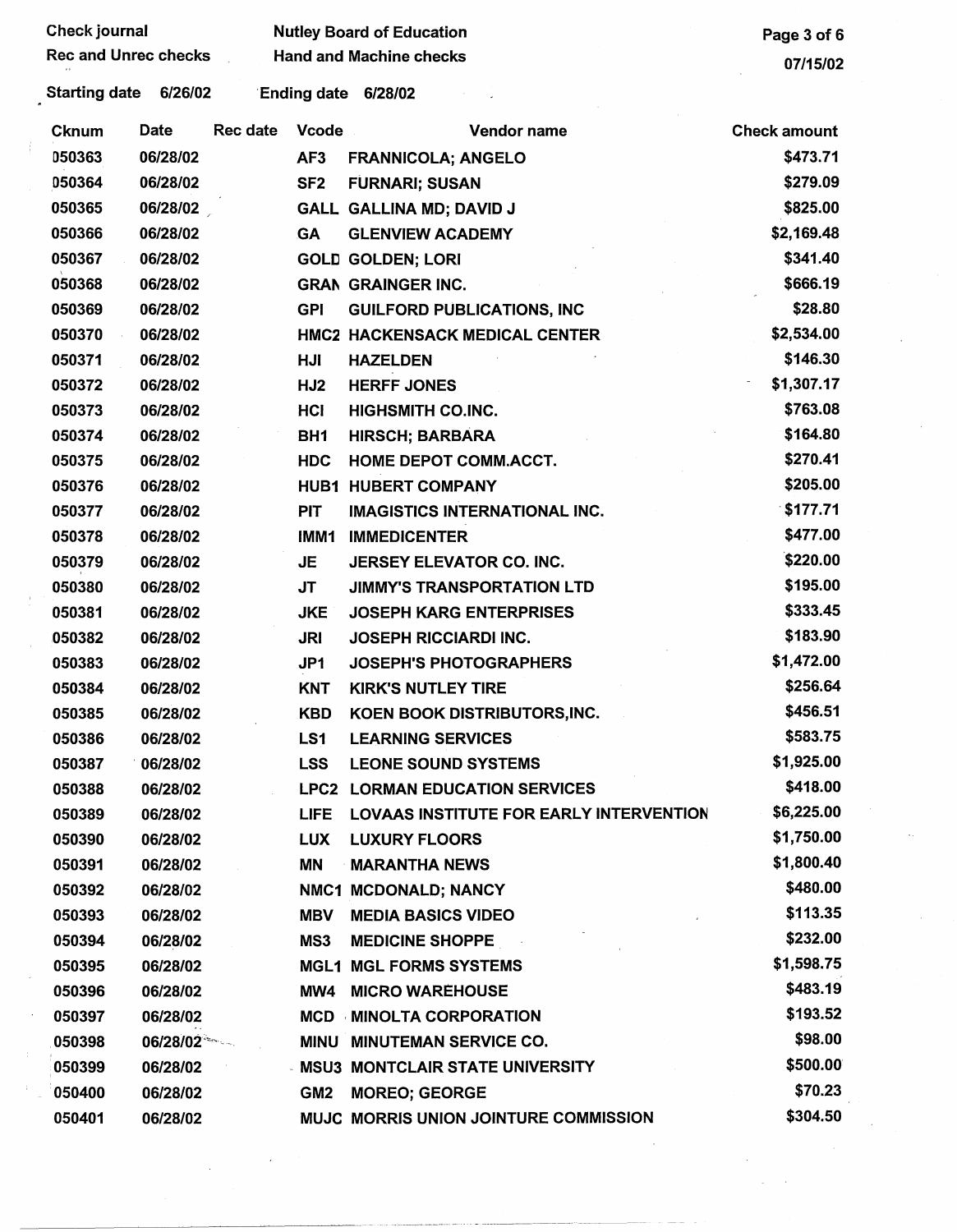| Check journal |                 |                                                                |                                       | Page 4 of 6                                                                                                                                                                                                                                                                                                                                                                                                                                                                                                                                                                                                                                                     |
|---------------|-----------------|----------------------------------------------------------------|---------------------------------------|-----------------------------------------------------------------------------------------------------------------------------------------------------------------------------------------------------------------------------------------------------------------------------------------------------------------------------------------------------------------------------------------------------------------------------------------------------------------------------------------------------------------------------------------------------------------------------------------------------------------------------------------------------------------|
|               |                 |                                                                |                                       | 07/15/02                                                                                                                                                                                                                                                                                                                                                                                                                                                                                                                                                                                                                                                        |
| Starting date |                 |                                                                |                                       |                                                                                                                                                                                                                                                                                                                                                                                                                                                                                                                                                                                                                                                                 |
| Date          | <b>Rec date</b> | <b>Vcode</b>                                                   | Vendor name                           | <b>Check amount</b>                                                                                                                                                                                                                                                                                                                                                                                                                                                                                                                                                                                                                                             |
| 06/28/02      |                 | FN <sub>1</sub>                                                |                                       | \$3,410.00                                                                                                                                                                                                                                                                                                                                                                                                                                                                                                                                                                                                                                                      |
| 06/28/02      |                 |                                                                |                                       | \$70.00                                                                                                                                                                                                                                                                                                                                                                                                                                                                                                                                                                                                                                                         |
| 06/28/02      |                 | <b>NBC</b>                                                     | <b>NBC AUTO PARTS</b>                 | \$2.03                                                                                                                                                                                                                                                                                                                                                                                                                                                                                                                                                                                                                                                          |
| 06/28/02      |                 | <b>NJG</b>                                                     | <b>NEW JERSEY GRINDING</b>            | \$85.00                                                                                                                                                                                                                                                                                                                                                                                                                                                                                                                                                                                                                                                         |
| 06/28/02      |                 | <b>NL</b>                                                      |                                       | \$145.95                                                                                                                                                                                                                                                                                                                                                                                                                                                                                                                                                                                                                                                        |
| 06/28/02      |                 | SN                                                             | <b>NICASTRO; SUSAN</b>                | \$425.00                                                                                                                                                                                                                                                                                                                                                                                                                                                                                                                                                                                                                                                        |
| 06/28/02      |                 |                                                                |                                       | \$1,275.00                                                                                                                                                                                                                                                                                                                                                                                                                                                                                                                                                                                                                                                      |
| 06/28/02      |                 |                                                                |                                       | \$633.54                                                                                                                                                                                                                                                                                                                                                                                                                                                                                                                                                                                                                                                        |
| 06/28/02      |                 |                                                                |                                       | \$842.58                                                                                                                                                                                                                                                                                                                                                                                                                                                                                                                                                                                                                                                        |
| 06/28/02      |                 | <b>NSR</b>                                                     |                                       | \$959.14                                                                                                                                                                                                                                                                                                                                                                                                                                                                                                                                                                                                                                                        |
| 06/28/02      |                 | <b>DEO</b>                                                     | <b>OBLACK; DENNIS</b>                 | \$1,171.48                                                                                                                                                                                                                                                                                                                                                                                                                                                                                                                                                                                                                                                      |
| 06/28/02      |                 |                                                                |                                       | \$325.00                                                                                                                                                                                                                                                                                                                                                                                                                                                                                                                                                                                                                                                        |
| 06/28/02      |                 | <b>OSIE</b>                                                    |                                       | \$163.70                                                                                                                                                                                                                                                                                                                                                                                                                                                                                                                                                                                                                                                        |
| 06/28/02      |                 | <b>OUP</b>                                                     | <b>OXFORD UNIVERSITY PRESS</b>        | \$757.50                                                                                                                                                                                                                                                                                                                                                                                                                                                                                                                                                                                                                                                        |
| 06/28/02      |                 | BP3                                                            | <b>PANDOLFI; BECKY</b>                | \$79.51                                                                                                                                                                                                                                                                                                                                                                                                                                                                                                                                                                                                                                                         |
| 06/28/02      |                 |                                                                |                                       | \$115.99                                                                                                                                                                                                                                                                                                                                                                                                                                                                                                                                                                                                                                                        |
| 06/28/02      |                 | <b>PBS</b>                                                     | <b>PBS VIDEO</b>                      | \$84.73                                                                                                                                                                                                                                                                                                                                                                                                                                                                                                                                                                                                                                                         |
| 06/28/02      |                 | PW <sub>3</sub>                                                | <b>PEDIATRIC WORKSHOP</b>             | \$240.00                                                                                                                                                                                                                                                                                                                                                                                                                                                                                                                                                                                                                                                        |
| 06/28/02      |                 | <b>PRP</b>                                                     | PERFORMANCE RESOURCE PRESS            | \$60.90                                                                                                                                                                                                                                                                                                                                                                                                                                                                                                                                                                                                                                                         |
| 06/28/02      |                 | <b>PTF</b>                                                     | PERSONAL TOUCH FLORIST                | \$200.00                                                                                                                                                                                                                                                                                                                                                                                                                                                                                                                                                                                                                                                        |
| 06/28/02      |                 | PC <sub>3</sub>                                                | <b>PRESIDENT'S CHALLENGE</b>          | \$250.82                                                                                                                                                                                                                                                                                                                                                                                                                                                                                                                                                                                                                                                        |
| 06/28/02      |                 | RP <sub>5</sub>                                                | <b>PRESUTO; ROBERT</b>                | \$86.16                                                                                                                                                                                                                                                                                                                                                                                                                                                                                                                                                                                                                                                         |
| 06/28/02      |                 | PT                                                             | <b>PRINTING TECHNIQUES</b>            | \$4,740.00                                                                                                                                                                                                                                                                                                                                                                                                                                                                                                                                                                                                                                                      |
| 06/28/02      |                 | <b>PLH</b>                                                     | <b>PRO LUMBER &amp; HARDWARE</b>      | \$398.26                                                                                                                                                                                                                                                                                                                                                                                                                                                                                                                                                                                                                                                        |
| 06/28/02      |                 | PS6                                                            | <b>PS SYSTEMS</b>                     | \$70.00                                                                                                                                                                                                                                                                                                                                                                                                                                                                                                                                                                                                                                                         |
| 06/28/02      |                 |                                                                | PSYCHOLOGICAL ASSESSMENT RESOURCES    | \$210.10                                                                                                                                                                                                                                                                                                                                                                                                                                                                                                                                                                                                                                                        |
| 06/28/02      |                 |                                                                |                                       | \$350.00                                                                                                                                                                                                                                                                                                                                                                                                                                                                                                                                                                                                                                                        |
| 06/28/02      |                 |                                                                |                                       | \$10.00                                                                                                                                                                                                                                                                                                                                                                                                                                                                                                                                                                                                                                                         |
| 06/28/02      |                 | <b>RRS</b>                                                     | RICKARD REHABILITATION SERVICES, INC. | \$180.00                                                                                                                                                                                                                                                                                                                                                                                                                                                                                                                                                                                                                                                        |
|               |                 |                                                                |                                       | \$253.50                                                                                                                                                                                                                                                                                                                                                                                                                                                                                                                                                                                                                                                        |
| 06/28/02      |                 |                                                                |                                       | \$1,500.00                                                                                                                                                                                                                                                                                                                                                                                                                                                                                                                                                                                                                                                      |
| 06/28/02      |                 | SR                                                             | <b>ROMAGLIA; SHARON</b>               | \$315.29                                                                                                                                                                                                                                                                                                                                                                                                                                                                                                                                                                                                                                                        |
| 06/28/02      |                 |                                                                |                                       | \$330.00                                                                                                                                                                                                                                                                                                                                                                                                                                                                                                                                                                                                                                                        |
| 06/28/02      |                 | SSA                                                            | <b>S &amp; S WORLDWIDE</b>            | \$503.52                                                                                                                                                                                                                                                                                                                                                                                                                                                                                                                                                                                                                                                        |
| 06/28/02      |                 |                                                                |                                       | \$5,760.00                                                                                                                                                                                                                                                                                                                                                                                                                                                                                                                                                                                                                                                      |
|               |                 | LS7                                                            | <b>SANTOSUOSSO; LISA</b>              | \$383.30                                                                                                                                                                                                                                                                                                                                                                                                                                                                                                                                                                                                                                                        |
| 06/28/02      |                 | <b>SAC</b>                                                     | <b>SAX ARTS &amp; CRAFTS</b>          | \$700.95                                                                                                                                                                                                                                                                                                                                                                                                                                                                                                                                                                                                                                                        |
| 06/28/02      |                 |                                                                |                                       | \$269.10                                                                                                                                                                                                                                                                                                                                                                                                                                                                                                                                                                                                                                                        |
| 06/28/02      |                 | <b>SPC</b>                                                     | <b>SCHOOL SPECIALTIES CO.</b>         | \$617.46                                                                                                                                                                                                                                                                                                                                                                                                                                                                                                                                                                                                                                                        |
|               |                 | <b>Rec and Unrec checks</b><br>6/26/02<br>06/28/02<br>06/28/02 |                                       | <b>Nutley Board of Education</b><br><b>Hand and Machine checks</b><br>Ending date 6/28/02<br><b>NARDONE; FLORENCE</b><br>NEMF NATIONAL ELECTRIC MOTOR REPAIR CO.<br><b>NEWARK LIGHT CO.</b><br>NJEC NJECC, INC.<br>NBOE NUTLEY BOARD OF EDUCATION<br><b>NHS1 NUTLEY HIGH SCHOOL</b><br><b>NUTLEY SHOP-RITE, INC.</b><br>OTC1 OCCUPATIONAL THERAPY CONSULTANTS, INC.<br><b>OSIEJA; CHRISTINA</b><br>PAP7 PAPALEO; MARIA<br>PAR<br>STA2 RARITAN VALLEY COMMUNITY COLLEGE<br><b>REIL REILLY; VIRGINIA</b><br><b>RICH RICOH CORP.</b><br>RBOE RIDGEFIELD BOARD OF EDUCATION<br>RUST RUSTY'S PIANO/ORGAN CO.<br><b>SAG2 SAGE DAY II</b><br><b>SCPA SCARPA; LINDA</b> |

 $\label{eq:2} \frac{1}{\sqrt{2}}\int_{0}^{\pi} \frac{1}{\sqrt{2}}\left(\frac{1}{\sqrt{2}}\right)^{2}dx$ 

 $\overline{\phantom{a}}$ 

 $\mathcal{F}^{\pm}$ 

 $\begin{pmatrix} \mathbf{y} & \mathbf{0} & \mathbf{0} \\ \mathbf{0} & \mathbf{0} & \mathbf{0} \\ \mathbf{0} & \mathbf{0} & \mathbf{0} \end{pmatrix}$ 

 $\frac{1}{\sqrt{2}}\int_{0}^{\sqrt{2}}\frac{1}{\sqrt{2}}\left( \frac{1}{2}\left( \frac{1}{2}\right) ^{2}+\frac{1}{2}\left( \frac{1}{2}\right) ^{2}+\frac{1}{2}\left( \frac{1}{2}\right) ^{2}+\frac{1}{2}\left( \frac{1}{2}\right) ^{2}+\frac{1}{2}\left( \frac{1}{2}\right) ^{2}+\frac{1}{2}\left( \frac{1}{2}\right) ^{2}+\frac{1}{2}\left( \frac{1}{2}\right) ^{2}+\frac{1}{2}\left( \frac{1}{2}\right) ^{2}+\frac{1}{2}\left( \$ 

 $\frac{1}{\sqrt{2}}\left( \frac{1}{\sqrt{2}}\right) ^{2}$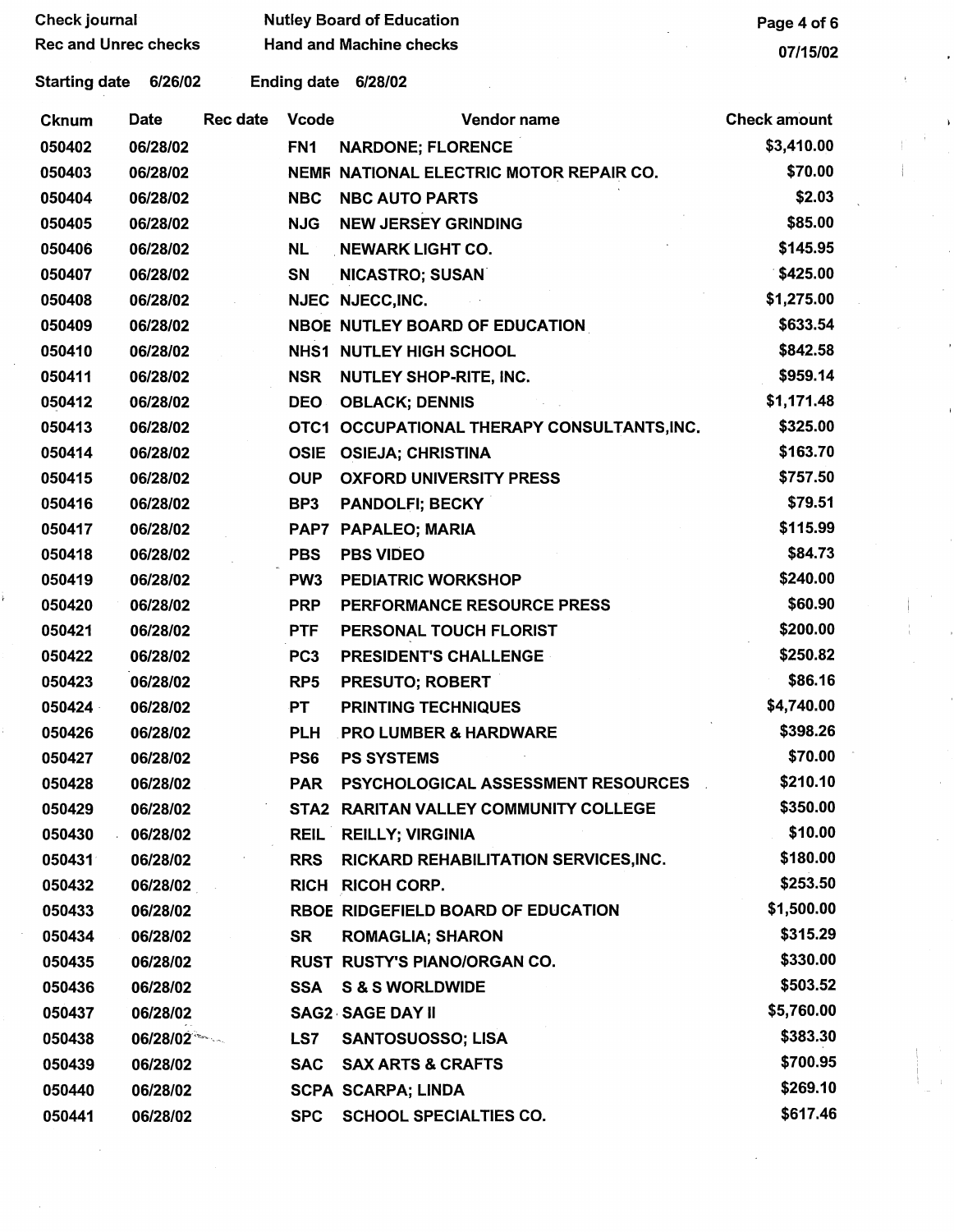| Check journal<br>$\sim 100$ |          |          |                 | <b>Nutley Board of Education</b>               | Page 5 of 6         |
|-----------------------------|----------|----------|-----------------|------------------------------------------------|---------------------|
| <b>Rec and Unrec checks</b> |          |          |                 | <b>Hand and Machine checks</b>                 | 07/15/02            |
| <b>Starting date</b>        | 6/26/02  |          |                 | Ending date 6/28/02                            |                     |
| <b>Cknum</b>                | Date     | Rec date | <b>Vcode</b>    | Vendor name                                    | <b>Check amount</b> |
| 050442                      | 06/28/02 |          |                 | SPI3 SCHOOL SPECIALTY INC.                     | \$74.15             |
| 050443                      | 06/28/02 |          | <b>JCS</b>      | SINCAGLIA; JOHN C.                             | \$456.31            |
| 050444                      | 06/28/02 |          |                 | <b>SSSS SOCIAL STUDIES SCHOOL SERVICE</b>      | \$201.65            |
| 050445                      | 06/28/02 |          | <b>SPT</b>      | <b>SPORTIME</b>                                | \$309.01            |
| 050446                      | 06/28/02 |          |                 | STBU STAPLES BUSINESS ADVANTAGE                | \$884.87            |
| 050447                      | 06/28/02 |          |                 | STEP STEPANSKY; DEANE                          | \$904.25            |
| 050448                      | 06/28/02 |          | SI5             | <b>STEWART INDUSTRIES</b>                      | \$1.73              |
| 050449                      | 06/28/02 |          | <b>STS</b>      | <b>STS OF NEW JERSEY</b>                       | \$39.00             |
| 050450                      | 06/28/02 |          |                 | <b>SCRC SUSSEX COUNTY REGIONAL COOPERATIVE</b> | \$2,355.44          |
| 050451                      | 06/28/02 |          | MS5             | <b>SYME; MICHELE</b>                           | \$42.41             |
| 050452                      | 06/28/02 |          | TC4             | TEACHERS COLLEGE READING, WRITING PROJ         | \$1,350.00          |
| 050453                      | 06/28/02 |          |                 | TVC1 TEACHERS VIDEO CO.                        | \$819.26            |
| 050454                      | 06/28/02 |          | <b>TCI</b>      | TERRE COMPANY INC                              | \$559.00            |
| 050455                      | 06/28/02 |          | <b>TAB</b>      | <b>TONY'S AUTO BODY</b>                        | \$377.00            |
| 050456                      | 06/28/02 |          | <b>RT</b>       | TOPOLSKI, SR.; ROBERT                          | \$91.89             |
| 050457                      | 06/28/02 |          | TN              | <b>TOWNSHIP OF NUTLEY</b>                      | \$30,133.78         |
| 050458                      | 06/28/02 |          | TACI            | TRIARCO ARTS & CRAFTS, INC.                    | \$1,171.22          |
| 050459                      | 06/28/02 |          | TRI1            | <b>TRICO</b>                                   | \$630.00            |
| 050460                      | 06/28/02 |          | <b>TRO</b>      | TROXELL COMMUNICATIONS, INC.                   | \$1,525.00          |
| 050461                      | 06/28/02 |          | <b>TDFI</b>     | <b>TUSCAN/LEHIGH DAIRIES, L.P.</b>             | \$179.14            |
| 050462                      | 06/28/02 |          | MT4             | <b>TUSCHE; MARISA</b>                          | \$251.92            |
| 050463                      | 06/28/02 |          |                 | UCES UNION COUNTY EDUCATIONAL SERV COMMISS     | \$5,760.00          |
| 050464                      | 06/28/02 |          |                 | <b>USB1 USBORNE BOOKS</b>                      | \$1,116.85          |
| 050465                      | 06/28/02 |          | <b>DAV</b>      | <b>VALVANO; DANIEL</b>                         | \$120.00            |
| 050466                      | 06/28/02 |          | <b>BA</b>       | <b>VERIZON</b>                                 | \$9,380.91          |
| 050467                      | 06/28/02 |          | <b>VB</b>       | <b>VIOLA BROTHERS INC</b>                      | \$115.62            |
| 050468                      | 06/28/02 |          | CV <sub>2</sub> | <b>VIOLANTE; CIRO</b>                          | \$245.16            |
| 050469                      | 06/28/02 |          | <b>JV</b>       | <b>VIVINETTO; DR. JAMES S.</b>                 | \$483.00            |
| 050470                      | 06/28/02 |          |                 | <b>WGC WELCO GASES CORPORATION</b>             | \$84.50             |
| 050471                      | 06/28/02 |          |                 | WELL WELLNESS & REHABILITATION SERVICES, INC.  | \$825.00            |
| 050472                      | 06/28/02 |          | KW1             | <b>WILLIAMS, M.S.SLP; KYM</b>                  | \$700.00            |
| 050473                      | 06/28/02 |          | JW2             | <b>WOOD; JOYCE</b>                             | \$18.50             |
| 050474                      | 06/28/02 |          |                 | <b>XER2 XEROX CORPORATION</b>                  | \$1,199.96          |

 $\frac{1}{2}$